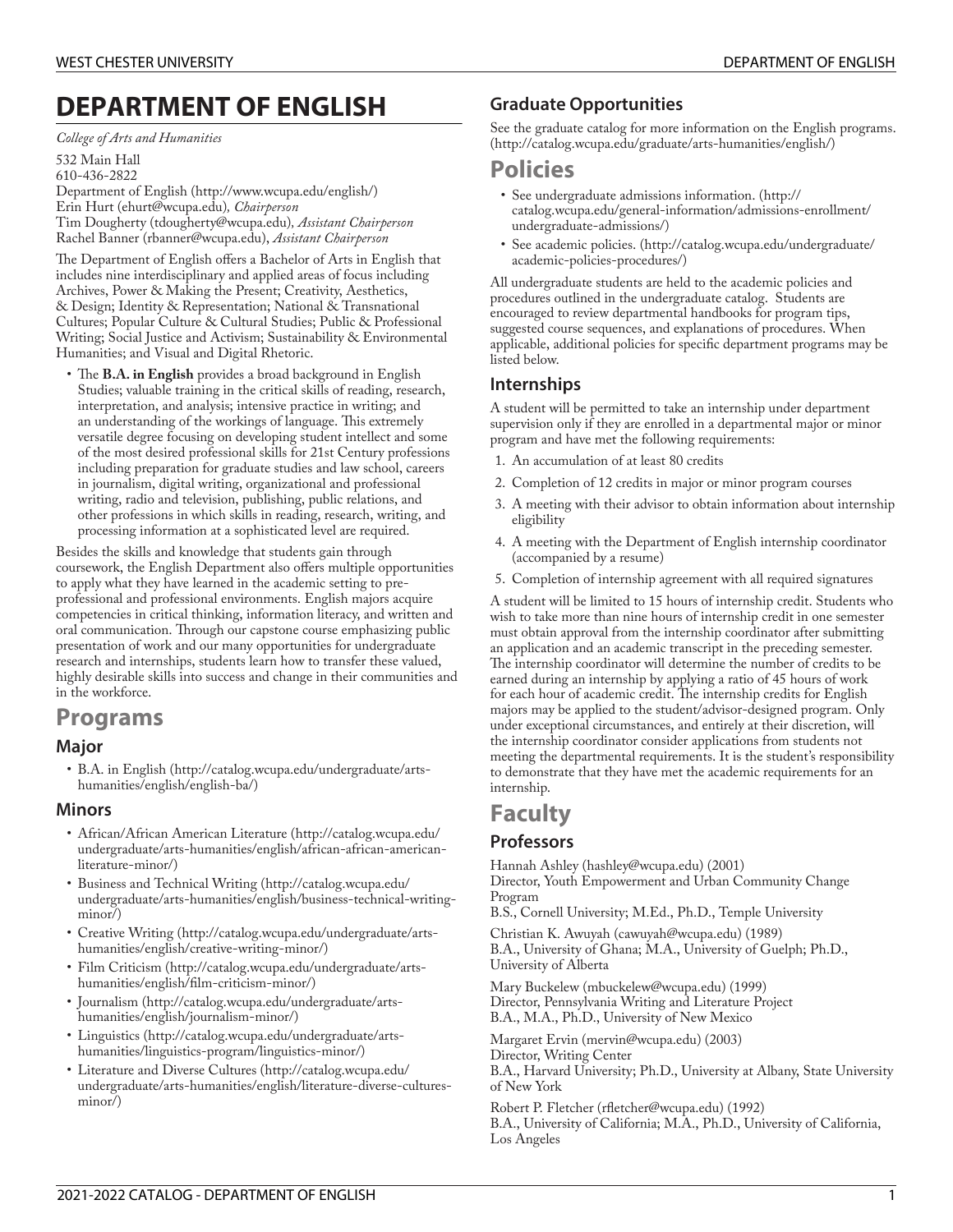Paul D. [Green](mailto:pgreen@wcupa.edu) ([pgreen@wcupa.edu\)](pgreen@wcupa.edu) (1971) A.B., Temple University; A.M., Ph.D., Harvard University

Erin [Hurt](mailto:ehurt@wcupa.edu) [\(ehurt@wcupa.edu\)](ehurt@wcupa.edu) (2010)

Chairperson, English B.A., University of North Texas; M.A., Ph.D., University of Texas at Austin

Seth [Kahn](mailto:skahn@wcupa.edu) [\(skahn@wcupa.edu\)](skahn@wcupa.edu) (2002) B.A., Wake Forest University; M.A., Florida State University; Ph.D., Syracuse University

[William](mailto:wlalicker@wcupa.edu) Lalicker ([wlalicker@wcupa.edu\)](wlalicker@wcupa.edu) (1995) B.A., Loyola Marymount University; M.A., Ph.D., University of Washington

Graham [Macphee](mailto:gmacphee@wcupa.edu) [\(gmacphee@wcupa.edu\)](gmacphee@wcupa.edu) (2005) B.A., University of London; M.A., Ph.D., University of Sussex (England)

[Rodney](mailto:rmader@wcupa.edu) Mader ([rmader@wcupa.edu\)](rmader@wcupa.edu) (1999) B.A., Ph.D., Temple University

[Cherise](mailto:cpollard@wcupa.edu) Pollard [\(cpollard@wcupa.edu](cpollard@wcupa.edu)) (1999) B.A., Rutgers - The State University of New Jersey; M.A., Ph.D., University of Pittsburgh

[Andrew](mailto:asargent@wcupa.edu) Sargent ([asargent@wcupa.edu\)](asargent@wcupa.edu) (2007) B.A., Princeton University; M.A., Ph.D., University of California, Los Angeles

[Eleanor](mailto:eshevlin@wcupa.edu) F. Shevlin [\(eshevlin@wcupa.edu](eshevlin@wcupa.edu)) (2001) Graduate Coordinator, English

A.B., Georgetown University; M.A., Ph.D., University of Maryland

[Carolyn](mailto:csorisio@wcupa.edu) Sorisio (<csorisio@wcupa.edu>) (1999) B.A., Pennsylvania State University; M.A., Ph.D., Temple University

[Victoria](mailto:vtischio@wcupa.edu) Tischio ([vtischio@wcupa.edu\)](vtischio@wcupa.edu) (1998) B.S., M.A., Southern Connecticut State University; Ph.D., State University of New York at Albany

Carla Lee [Verderame](mailto:cverderame@wcupa.edu) ([cverderame@wcupa.edu\)](cverderame@wcupa.edu) (1998) Assistant Director, Ethnic Studies Program A.B., Smith College; M.A.T., Brown University; Ph.D., University of Michigan

Cheryl L. [Wanko](mailto:cwanko@wcupa.edu) [\(cwanko@wcupa.edu](cwanko@wcupa.edu)) (1993) B.A., New York University; M.A., Ph.D., Pennsylvania State University

# **Associate Professors**

Amy K. [Anderson](mailto:aanderson@wcupa.edu) ([aanderson@wcupa.edu\)](aanderson@wcupa.edu) (2014) B.A., Miami University; M.A., Ph.D., University of Kentucky Rachel [Banner](mailto:rbanner@wcupa.edu) (<rbanner@wcupa.edu>) (2013)

Assistant Chairperson, English B.A., Oakland University; M.A., Ph.D., University of Pennsylvania

[Michael](mailto:mburns2@wcupa.edu) Sterling Burns [\(mburns2@wcupa.edu](mburns2@wcupa.edu)) (2013) B.A., Temple University; M.A., The City College of New York; Ph.D., University of Illinois

[Randall](mailto:rcream@wcupa.edu) Cream [\(rcream@wcupa.edu](rcream@wcupa.edu)) (2011) M.A., Radford University; Ph.D., University of Connecticut

Eric [Dodson-Robinson](mailto:edodson@wcupa.edu) [\(edodson@wcupa.edu\)](edodson@wcupa.edu) (2011) B.A., University of Texas; M.A., University of Michigan; M.A., Texas State University; Ph.D., University of Illinois

Timothy R. [Dougherty](mailto:tdougherty@wcupa.edu) [\(tdougherty@wcupa.edu](tdougherty@wcupa.edu)) (2014) Assistant Chairperson, English B.A., Pennsylvania State University; M.A., University of Minnesota; Ph.D., Syracuse University

Peter [Duval](mailto:pduval@wcupa.edu) [\(pduval@wcupa.edu\)](pduval@wcupa.edu) (2016) M.F.A., Boston University; M.A., University of Illinois; M.A., New York University

[Kristine](mailto:kervin@wcupa.edu) S. Ervin ([kervin@wcupa.edu\)](kervin@wcupa.edu) (2012) B.A., Oklahoma State University; M.F.A., New York University; Ph.D., University of Houston

[Gabrielle](mailto:ghalko@wcupa.edu) Halko ([ghalko@wcupa.edu\)](ghalko@wcupa.edu) (2006) B.A., College of William and Mary; M.F.A., Bowling Green State University; Ph.D., Western Michigan University

[Benjamin](mailto:bkuebrich@wcupa.edu) Kuebrich [\(bkuebrich@wcupa.edu](bkuebrich@wcupa.edu)) (2016) B.A., Illinois State University; M.A., Miami University (OH); Ph.D., Syracuse University

[Shannon](mailto:smrkich@wcupa.edu) Mrkich [\(smrkich@wcupa.edu\)](smrkich@wcupa.edu) (2016) B.A., University of Pittsburgh; M.A., Arizona State University; Ph.D., Temple University

Joseph [Navitsky](mailto:jnavitsky@wcupa.edu) [\(jnavitsky@wcupa.edu](jnavitsky@wcupa.edu)) (2011) B.A., Saint Joseph's University; M.A., Ph.D., Boston University

[William](mailto:wnessly@wcupa.edu) M. Nessly ([wnessly@wcupa.edu\)](wnessly@wcupa.edu) (2011) B.A., Swarthmore College; M.A., University of Wisconsin-Madison; Ph.D., University of Pennsylvania

Maria-Eirini [Panagiotidou](mailto:mpanagioti@wcupa.edu) ([mpanagioti@wcupa.edu\)](mpanagioti@wcupa.edu) (2013) B.A., National and Kapodistrian University of Athens; M.A., Ph.D., The University of Nottingham

Ashley Starling [Patriarca](mailto:apatriarca@wcupa.edu) [\(apatriarca@wcupa.edu\)](apatriarca@wcupa.edu) (2013) B.A., University of Alabama at Birmingham; M.A., University of North Carolina, Charlotte; Ph.D., Virginia Tech

[Merry](mailto:mperry@wcupa.edu) G. Perry (<mperry@wcupa.edu>) (2002) B.S., M.A., Ph.D., University of South Florida

Justin K. [Rademaekers](mailto:jrademaeke@wcupa.edu) ([jrademaeke@wcupa.edu\)](jrademaeke@wcupa.edu) (2014) B.A., B.S., East Stroudsberg University of Pennsylvania; M.A., St. Joseph's University; Ph.D., Purdue University

[Timothy](mailto:tray@wcupa.edu) Ray ([tray@wcupa.edu\)](tray@wcupa.edu) (2003) B.A., M.A., University of Central Oklahoma; Ph.D., Bowling Green State University

Pauline S. [Schmidt](mailto:pschmidt@wcupa.edu) (<pschmidt@wcupa.edu>) (2012) B.S.Ed., Buffalo State, The State University of Buffalo; M.S.Ed., Ph.D., University at Buffalo

Jordan T. [Schugar](mailto:jschugar@wcupa.edu) ([jschugar@wcupa.edu\)](jschugar@wcupa.edu) (2014) B.A., University of Colorado; M.A., Humboldt State University; Ph.D., University of Maryland

Kuhio [Walters](mailto:kwalters@wcupa.edu) ([kwalters@wcupa.edu\)](kwalters@wcupa.edu) (2008) B.A., M.A., California State University, Fresno; Ph.D., University of New Hampshire

# **Assistant Professors**

Emily [Aguiló-Pérez](mailto:eaguilo@wcupa.edu) ([eaguilo@wcupa.edu\)](eaguilo@wcupa.edu) (2019) B.A., M.A., University of Puerto Rico at Mayaguez; Ph.D., The Pennsylvania State University

[Jacqueline](mailto:jalnes@wcupa.edu) D. Alnes (<jalnes@wcupa.edu>) (2019) B.A., Elon University; M.F.A., Portland State University; Ph.D., Oklahoma State University

[Laquana](mailto:lcooke2@wcupa.edu) Cooke ([lcooke2@wcupa.edu\)](lcooke2@wcupa.edu) (2016) B.S., New Jersey Institute of Technology; B.A., Rutgers University; M.A., New York University; Ph.D., Rensselaer Polytechnic Institute

[Sherri](mailto:scraig@wcupa.edu) E. Craig [\(scraig@wcupa.edu](scraig@wcupa.edu)) (2019) B.A., M.A., Northern Arizona University; Ph.D., Purdue University

[Stacy](mailto:sesch@wcupa.edu) B. Esch [\(sesch@wcupa.edu](sesch@wcupa.edu)) (2014) B.A., West Chester University of Pennsylvania; M.A., West Chester University of Pennsylvania

Andrew [Famiglietti](mailto:afamigliet@wcupa.edu) [\(afamigliet@wcupa.edu\)](afamigliet@wcupa.edu) (2016) B.A., M.A., SUNY Binghamton; Ph.D., Bowling Green State University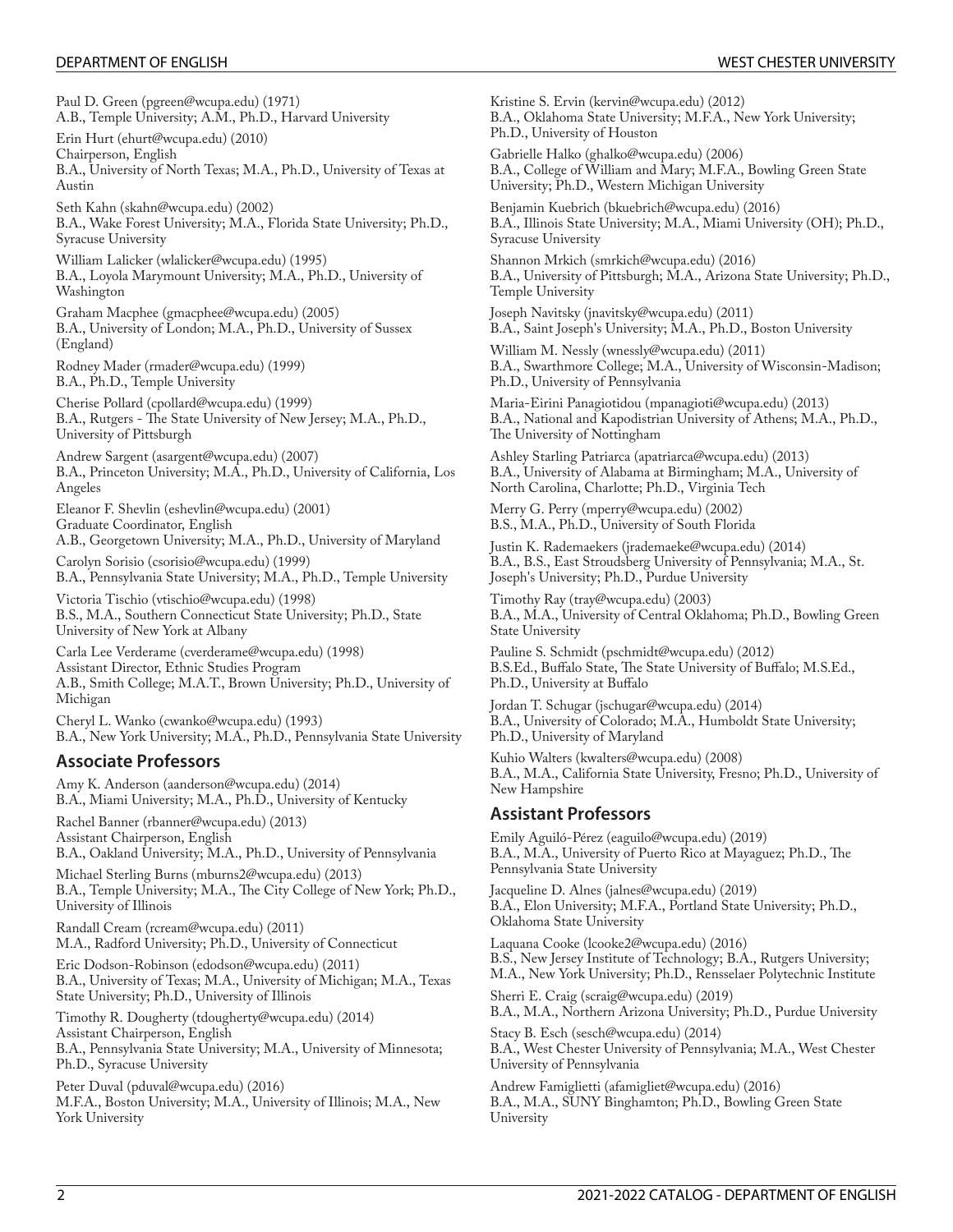Kristen E. [Kondrlik](mailto:kkondrlik@wcupa.edu) (<kkondrlik@wcupa.edu>) (2016) B.A., Canisius College; M.A., Ph.D., Case Western Reserve University

Lisa [Konigsberg](mailto:lkonigsber@wcupa.edu) [\(lkonigsber@wcupa.edu](lkonigsber@wcupa.edu)) (2016) B.A., Temple University; M.A., Rutgers, The State University of New Jersey

Joshua [Raclaw](mailto:jraclaw@wcupa.edu) ([jraclaw@wcupa.edu\)](jraclaw@wcupa.edu) (2016)

Director, Linguistics Program

B.A., Stockton University; M.A., Ph.D., University of Colorado, Boulder

Yanira [Rodriguez](mailto:yrodriguez@wcupa.edu) [\(yrodriguez@wcupa.edu](yrodriguez@wcupa.edu)) (2019) B.A., Lehman College; M.A., M.F.A., Syracuse University

Ilknur [Sancak-Marusa](mailto:isancak-marusa@wcupa.edu) [\(isancak-marusa@wcupa.edu](isancak-marusa@wcupa.edu)) (2014) B.A., Franklin and Marshall College; M.A., Millersville University

Jason [Vanfosson](mailto:jvanfosson@wcupa.edu) ([jvanfosson@wcupa.edu\)](jvanfosson@wcupa.edu) (2018) B.A., Fairmont State University; M.A., Duquesne University; Ph.D., Western Michigan University

Kyle [Vealey](mailto:kvealey@wcupa.edu) [\(kvealey@wcupa.edu\)](kvealey@wcupa.edu) (2016) B.A., Providence College; M.A., Georgetown University; Ph.D., Purdue University

# **Instructors**

[Michelle](mailto:mblake@wcupa.edu) F. Blake [\(mblake@wcupa.edu\)](mblake@wcupa.edu) (2017) B.A., University of Pennsylvania; M.A., Columbia University

Maureen [McVeigh](mailto:mmcveigh@wcupa.edu) Trainor [\(mmcveigh@wcupa.edu](mmcveigh@wcupa.edu)) (2016) B.A., George Washington University; M.A., West Chester University; M.F.A., Rosemont College

[Richard](mailto:rscholl@wcupa.edu) Scholl [\(rscholl@wcupa.edu](rscholl@wcupa.edu)) (2003) B.A., M.A., Pennsylvania State University

K. Jamie [Woodlief](mailto:kwoodlief@wcupa.edu) ([kwoodlief@wcupa.edu\)](kwoodlief@wcupa.edu) (2007) B.A. West Chester University; M.A. West Chester University

# **Courses**

# **CLS**

#### **CLS 165. Introduction to World Literature. 3 Credits.**

This course is designed to introduce students to literature representative of both Western and non-Western cultures and can be taken as an alternative to LIT 165. Not open to English majors.

Gen Ed Attribute: Diversity Requirement, Humanities Distributive Requirement, Writing Emphasis.

Typically offered in Fall, Spring & Summer.

#### **CLS 201. Classical Greco Roman Myth in 20th Century Arts. 3 Credits.**

The study of Greeks and Roman mythology and its' influence on 20th and 21st century Western culture.

Gen Ed Attribute: Classical Civilizations Culture Cluster, Foreign Language Culture Cluster, Interdisciplinary Requirement, Writing Emphasis.

#### **CLS 203. African Studies. 3 Credits.**

This course studies African culture through literature, anthropology, and history. It focuses on the socio-cultural and historical contexts of African writing through the colonial and postcolonial periods.

Gen Ed Attribute: Diversity Requirement.

#### **CLS 255. 20TH Century Native American Literature. 3 Credits.**

An examination of 20th century Native American Literature.

#### **CLS 258. Women's Literature I. 3 Credits.**

A survey of world women's literature from 800 B.C. to 1800. Readings are chosen from the works of Sappho, Aspasia, Diotima, Mutta, Auvaiyar, Sei Shonagan, Sule Sankavya, Murasaki, Hildegard, von Bingen, Mirabai, Marguerite de Navarre, Phillis Wheatley, Aphra Behn, Madame de Stael, Jane Austen, and Fanny Burney among others. Gen Ed Attribute: Diversity Requirement.

#### **CLS 259. Women's Literature II. 3 Credits.**

A survey of women's literature from 1800 to the present. Readings are chosen from the works of Harriet Jacobs, Ida B. Wells, Louisa Alcott, Charlotte Bronte, Jean Rhys, Virginia Woolf, Marguerite Duras, Christa Wolf, Merce Rodoreda, Jamaica Kincaid, Tsitsi Dangarembga, Alifa Rifaat, Louise Erdrich, Cherrie Moraga, Maxine Hong Kingston, and Arundati Roy among others.

Gen Ed Attribute: Diversity Requirement.

#### **CLS 260. World Literature I. 3 Credits.**

A survey of world literary texts from pre-classical times to 1600. Gen Ed Attribute for Students Admitted Prior to Fall 2020: Diversity Requirement, Humanities Distributive Requirement, Writing Emphasis.

*Gen Ed Attribute for Students Admitted Fall 2020 and After: Diversity Requirement, Writing Emphasis*.

#### **CLS 261. World Literature II. 3 Credits.**

A survey of world literary texts from 1600 to the present. Gen Ed Attribute for Students Admitted Prior to Fall 2020: Humanities Distributive Requirement, Writing Emphasis.

*Gen Ed Attribute for Students Admitted Fall 2020 and After: Writing Emphasis*.

#### **CLS 270. Life, Death, and Disease. 3 Credits.**

A course treating the study of literary works, film, and selected readings from other areas (history, science, fiction, and nonfiction) to generate an understanding of the relationship of human values to medicine, illness, and issues of related importance to physicians. Gen Ed Attribute: Interdisciplinary Requirement, Writing Emphasis.

#### **CLS 280. Languages of Modernism. 3 Credits.**

A study of modernist ideas and aesthetics across cultures in film, art and theatre. Gen Ed Attribute: Interdisciplinary Requirement.

#### **CLS 304. Women and Film. 3 Credits.**

An examination of the role of women in contemporary world cinema and the feminist film.

#### **CLS 333. Latina Writing. 3 Credits.**

An examination of the literary works produced by Latinas in the 20th century. The study of this literature will include a cross-cultural approach that will elucidate sociopolitical themes emerging from the texts.

Gen Ed Attribute: Diversity Requirement, Foreign Language Culture Cluster, Spanish Culture Cluster.

Typically offered in Fall.

#### **CLS 334. Politics and Economics Lit of Modern Amer. 3 Credits.**

A comparative historical and literary examination of political and economic issues reflected in 20th century U.S. and Latin American literature. The study of representative texts of various genres will also elucidate issues of race, class and gender.

Gen Ed Attribute: Foreign Language Culture Cluster, Spanish Culture Cluster.

#### **CLS 335. Latino Literature in the U.S.. 3 Credits.**

This course examines the history of Latino groups (e.g. Mexicans, Cubans and South Americans) in the U.S. through literary texts written by Latinos and studies the cultural, economic and political experiences leading to their acculturation or alienation in mainstream America.

Gen Ed Attribute: Diversity Requirement, Foreign Language Culture Cluster, Spanish Culture Cluster.

Typically offered in Fall & Spring. Cross listed courses CLS 335, ESP 335.

#### **CLS 350. Computer Applications in the Humanities. 3 Credits.**

This course is designed to provide an introduction to the computer and its applications in a number of humanistic disciplines (literature, history, and writing, but some attention also will be given to foreign languages, linguistics, music, and art).

#### **CLS 351. African Literature. 3 Credits.**

A study of the representation of Africa through the perspectives of African and non-African writers.

#### **CLS 362. World Lit - Modern Fiction. 3 Credits.**

This course seeks to develop and to extend an understanding of the basic elements of fiction. The student will be exposed to a range of fictional practices and diverse traditions of world fiction.

Gen Ed Attribute: Writing Emphasis.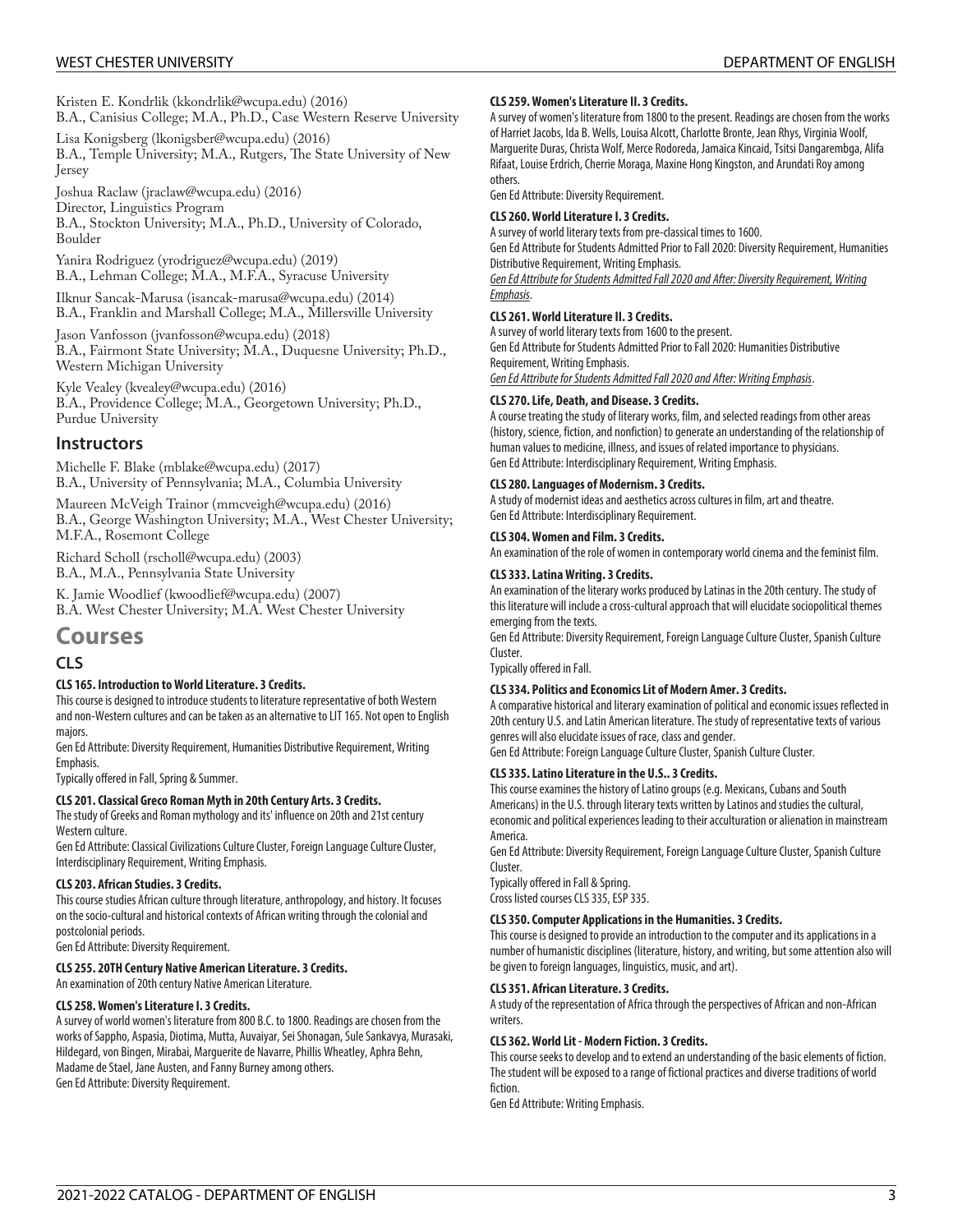#### **CLS 364. Eastern European Literature and Film. 3 Credits.**

A critical-analytical approach to Soviet and Eastern European film covering major movements and theory since WWII.

#### **CLS 365. African American Film. 3 Credits.**

This course will study the history, form, and content of African-American film. The films chosen are from various genres and cover older and contemporary films.

#### **CLS 367. Classical Greco Roman Mythology. 3 Credits.**

A survey of Greek and Roman mythology from Homer to Ovid. Gen Ed Attribute: Classical Civilizations Culture Cluster, Foreign Language Culture Cluster, Writing Emphasis.

#### **CLS 368. Greco Roman, Culture, Myth & Society. 3 Credits.**

The study of the Trojan War myth cycle in Greek and Roman mythology through literature, history, and art from Homer through the Latin Middle Ages and the way this myth reflects the culture and society of the texts in question.

Gen Ed Attribute: Classical Civilizations Culture Cluster, Foreign Language Culture Cluster, Interdisciplinary Requirement, Writing Emphasis.

#### **CLS 369. Literature and Film. 3 Credits.**

The interrelationship between selected works of world fiction and their film adaptations. Gen Ed Attribute: Writing Emphasis.

#### **CLS 371. Law and Disorder in Literature. 3 Credits.**

A look at the presentational aspects of law, legal writing and oral argument, its constructions in narrative-law as literature and literature as law, and the relationship of law to anthropology, psychology, history, and sociology.

Gen Ed Attribute: Interdisciplinary Requirement, Writing Emphasis.

### **CRW**

#### **CRW 199. Transfer Credits. 1-10 Credits.**

Transfer Credits. Repeatable for Credit.

#### **CRW 201. Introduction to Creative Writing. 3 Credits.**

Introduction to the craft of writing poetry and fiction. Basic discussion of terms, strategies, and professional models in each genre. Practice in writing and critiquing each genre. Gen Ed Attribute: Writing Emphasis.

#### **CRW 202. Creative Writing I. 3 Credits.**

Writing experience in the crafts of fiction, poetry, nonfiction, and drama. Gen Ed Attribute: Writing Emphasis.

#### **CRW 203. Narrative and Lyric Forms. 3 Credits.**

The course provides instruction in narrative and/or lyrical forms in prose and poetry, depending on instructor, and includes analysis of structure. Students will gain writing experience in narrative and/or lyrical modes. Gen Ed Attribute: Writing Emphasis. Typically offered in Spring.

#### **CRW 301. Poetry Workshop I. 3 Credits.**

The theory and practice of poetry and the exploration of verse forms. Practice in critical and interpretative analysis of poems written by fellow students and professional poets. Gen Ed Attribute: Writing Emphasis.

#### **CRW 302. Poetry Workshop II. 3 Credits.**

The theory and practice of poetry and the exploration of verse forms. Practice in critical and interpretative analysis of poems written by fellow students and professional poets. Pre / Co requisites: CRW 302 requires a prerequisite of CRW 201, CRW 202, CRW 203, CRW 301, CRW 303, CRW 304, CRW 305, or CRW 306. Gen Ed Attribute: Writing Emphasis. Typically offered in Fall.

#### **CRW 303. Short Story Workshop I. 3 Credits.**

Crafting the modern short story with reference to American and British models. The significance of setting, atmosphere, characterization, and theme. Discussion and some exploration of experimental ideas in the genre. Gen Ed Attribute: Writing Emphasis.

#### **CRW 304. Short Story Workshop II. 3 Credits.**

Crafting the modern short story with reference to American and British models. The significance of setting, atmosphere, characterization, and theme. Discussion and some exploration of experimental ideas in the genre. Pre / Co requisites: CRW 304 requires a prerequisite of CRW 201, CRW 202, CRW 203, CRW 301,

CRW 302, CRW 303, CRW 305, or CRW 306. Gen Ed Attribute: Writing Emphasis. Typically offered in Fall. Repeatable for Credit.

#### **CRW 305. Creative Nonfiction Workshop I. 3 Credits.**

An exploration of the creative nonfiction genre, with a focus not only on writing and craft but also on analyzing the larger questions and contexts surrounding the genre (i.e. truth, authenticity, history and definitions of the genre, ethics of representation). Gen Ed Attribute: Writing Emphasis. Repeatable for Credit.

#### **CRW 306. Creative Nonfiction Workshop II. 3 Credits.**

A continued exploration of the history, theory and craft of the creative nonfiction genre, but with a focus on analyzing and writing various essay styles. Students will be encouraged to concentrate on one specific form (i.e. radio essay, flash nonfiction, hybrid or graphic forms, the lyric or braided essay, environmental writing, travel writing, memoir)

Pre / Co requisites: CRW 306 requires a prerequisite of CRW 201, CRW 202, CRW 203, CRW 301, CRW 303 or CRW 305.

Gen Ed Attribute: Writing Emphasis. Typically offered in Spring.

#### **CRW 313. Playwriting Workshop I. 3 Credits.**

Writing the play: possibilities and limitations of the stage. Attention to sets and costuming where relevant. Characterization by action and dialogue. Problems of establishing motivation. The play's totality in theme, character, and action. Informal readings of student work.

#### **CRW 400. Writing Seminar. 3 Credits.**

Special topics, such as fantasy, science fiction, longer prose works, or the anti-story. To be announced.

Repeatable for Credit.

#### **CRW 490. Writing Seminar in the Novel I. 3 Credits.**

A course in the writing and preparing of book-length manuscripts (novel, novella, and the 'nonfictional' novel) with the intention of submission for publication. Also includes coverage of fictional aspects and techniques used in writing memoirs, biography, and current history.

#### **CRW 491. Creative Writing Workshop in the Long Form. 3 Credits.**

An upper-division creative writing course that asks students to write in and analyze the longer forms of creative texts. The class will be a variable genre course, some semesters focusing on prose forms of fiction, some semesters prose forms in non-fiction, and some semesters in longer forms of poetry. Students should consult with faculty member at the beginning of the semester to ensure the genre of focus for that given semester.

#### **ENG**

#### **ENG 134. Idioms in the Context of American Culture. 3 Credits.**

Through the use of modern American movies, this course helps students learn the meanings of idioms in context. Students practice using these idioms in drills and exercises.

#### **ENG 150. Writing Studies Workshop. 3 Credits.**

A workshop that provides intensive instruction for students who experience difficulty in writing. Open to first-year students. Typically offered in Fall & Spring. Repeatable for Credit.

#### **ENG 201. Introduction to English Studies. 3 Credits.**

This course is an introduction to the English Studies discipline and its many sub-fields of inquiry. It emphasizes interpretation and production of textual genres. Students examine how their reading and writing strategies affect their interpretation and production of texts. Gen Ed Attribute: Writing Emphasis. Typically offered in Fall & Spring.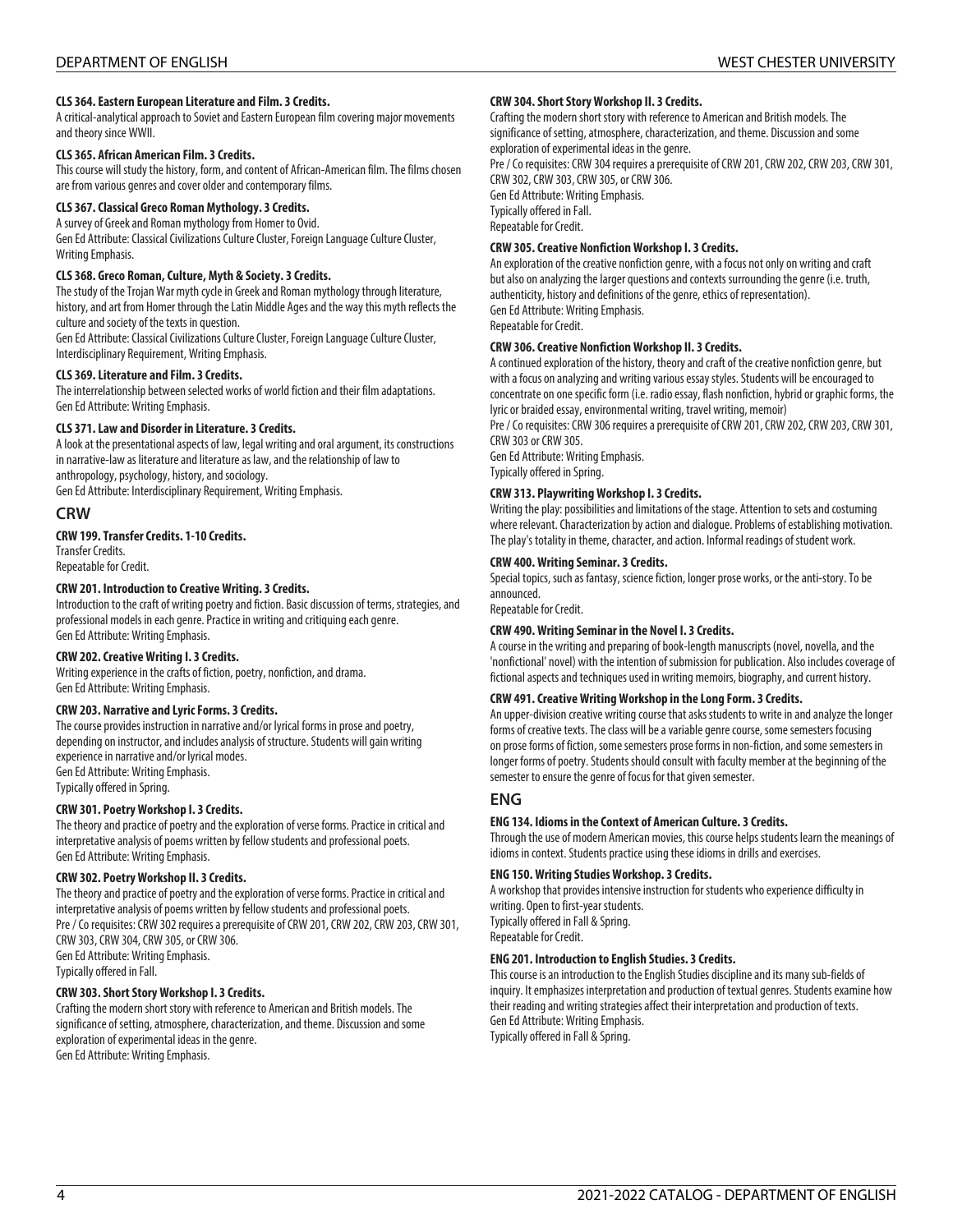#### **ENG 202. Research Methods for English Studies. 3 Credits.**

This course teaches core research skills using exciting and varied real research topics by practicing scholars in the department. Students will consider the ethics of responsible research and analysis, and they will learn the fundamentals of library and internet research, document analysis, and rigorous evidence-based writing, including their grasp of academic writing in English. English scholars draw upon a wide range of fields and disciplines and embrace various research methodologies, and research in English is more than just locating and synthesizing peer-reviewed scholarship. Students will therefore also be introduced to at least one other method of research, for example archival, ethnographic, or digital humanities methods. They will also be taught the moves that writers of academic research writing often make. As students synthesize research into their writing, they will negotiate those moves to develop further their academic voices.

Typically offered in Fall, Spring & Summer.

#### **ENG 206. Black Critical Theory. 3 Credits.**

This course explores the political, social, cultural, and historical factors that influenced the development of twentieth century Black Critical Theory. Students will develop an awareness of critical, theoretical, and rhetorical approaches to textual analysis that are central to the field of English Studies as they learn about crucial moments in African American and Diasporic history and culture such as The Harlem Renaissance, The Realist/Protest Movement, The Civil Rights Era/Black Arts Movement, and The Feminist/Womanist Movement. Gen Ed Attribute: Writing Emphasis.

Typically offered in Fall & Spring.

#### **ENG 215. Views on Literacy. 3 Credits.**

The historical and social contexts of English literacy. Emphasis on writing. Gen Ed Attribute: Interdisciplinary Requirement, Writing Emphasis.

# **ENG 230. Introduction to Linguistics. 3 Credits.**

Basic concepts of language description, classification, change, reconstruction, dialectology, and sociolinguistics.

Cross listed courses ENG 230, LIN 230.

#### **ENG 240. Language, Gender, and Sexuality. 3 Credits.**

This course introduces students to the study of language as a resource for the production of gender and sexuality. Discussion of popular beliefs and scholarly theories about language and communication.

Gen Ed Attribute: Diversity Requirement, Writing Emphasis. Typically offered in Spring.

#### **ENG 250. Stylistics: The Language of Literature. 3 Credits.**

This course introduces students to linguistic methodologies of investigating the language of literary texts, as well as media and political discourse, and addresses two key questions: "What is style?" and "How do texts mean?". Typically offered in Fall.

#### **ENG 270. Book History: Introduction. 3 Credits.**

This course studies the history of the creation, production, distribution, circulation, and reception of the written word. As it traces how authorship, reading, publishing, and the physical properties of texts have altered over time, the course examines, both historically and analytically, the intellectual, social and cultural impact of changing communications technologies against the backdrop of our current digital age. Gen Ed Attribute: Writing Emphasis.

#### **ENG 280. Introduction to Digital Humanities. 3 Credits.**

An introduction to new media, digital humanities, and computational approaches to literature and writing, with a survey of theories, methodologies, and current critical practices. Pre / Co requisites: ENG 280 requires a prerequisite of WRT 120 or WRT 123. Typically offered in Fall & Spring.

#### **ENG 295. Histories and Texts. 3 Credits.**

This course focuses on history and its influences on the reception and production of texts. Students will be asked to engage critical historical and literary materials in order to develop insight into how cultural historical circumstances enable the production of texts and influence how readers respond to them. Second of three majors' core courses. Gen Ed Attribute: Writing Emphasis.

#### **ENG 296. Theory & Criticism in English Studies. 3 Credits.**

Students will examine major theoretical approaches to working with texts with an emphasis on how the relationship between meaning and text is conceived by different critical theories. This course also provides students with an overview of the intellectual lineage that subtends modern and postmodern theory in the humanities, highlighting the ways in which postmodern theory came to challenge earlier aesthetic and philosophical movements, such as pre-sophist, Greco-Roman, Medieval, Modern, Romantic, and Enlightenment traditions in Western European cultures. The course helps students to both understand and challenge the dominance of Western Culture in English Studies altogether by exploring comparative nonwestern aesthetic and philosophical movements. Gen Ed Attribute: Writing Emphasis.

Typically offered in Fall & Spring.

#### **ENG 304. Essay Workshop. 3 Credits.**

Experience in reading and writing essays, with focus on revision, on the use of the public 'I', and on appropriate voice. Attention to invention. Gen Ed Attribute: Writing Emphasis.

#### **ENG 305. Environmental/Experiential Writing: Taking Action. 3 Credits.**

This service-learning writing course will ask students to do environmental service in our area, evaluate others' environmental actions, and reflect upon these experiences in writing. We will consider writing itself as an important action for self-awareness and social change. Gen Ed Attribute: Writing Emphasis. Typically offered in Fall, Spring & Summer.

#### **ENG 320. Writing and Computers. 3 Credits.**

Introduction to document design and production, desktop publishing, and issues of technological impact on written communication. Gen Ed Attribute: Writing Emphasis.

#### **ENG 331. Structure of Modern English. 3 Credits.**

A detailed analysis of the modern descriptive approach to the study of English grammar and how it compares with the traditional approach. Pre / Co requisites: ENG 331 requires prerequisites of ENG 230 or LIN 230.

# **ENG 335. History of the English Language. 3 Credits.**

Review of the influences on the development of the English language. Pre / Co requisites: ENG 335 requires prerequisites of ENG 230 or LIN 230.

#### **ENG 339. Dialects of American English. 3 Credits.**

Development of the English language in America since colonial settlement. Pronunciation, vocabulary, and grammar of the regional and social dialects of American English. Pre / Co requisites: ENG 339 requires a prerequisite of ENG 230. Typically offered in Spring.

#### **ENG 340. Sociolinguistic Aspects of English. 3 Credits.**

The study of language in its social context; the ethnography of communication; language and society, social classes, ethnic groups, politics, sex, and education. Pre / Co requisites: ENG 340 requires prerequisite of ENG 230.

#### **ENG 345. Women Writing: Autobiography. 3 Credits.**

A writing seminar directed toward the reading of women's autobiographies and the writing of personal autobiographical narratives. Gen Ed Attribute: Writing Emphasis.

#### **ENG 368. Business and Organizational Writing. 3 Credits.**

The nature of communication within business and organizations. Theoretical basis and practical application.

Gen Ed Attribute: Writing Emphasis. Distance education offering may be available. Typically offered in Fall, Spring & Summer.

#### **ENG 371. Technical Writing. 3 Credits.**

Instruction in the forms and techniques of written, oral, and visual communication currently practiced in the scientific and technical professions. A series of coordinated assignments leads to a final project in the student's field of professional study. Gen Ed Attribute: Writing Emphasis.

#### **ENG 375. Strategies for Writing in the Workplace. 3 Credits.**

Strategy and politics of client-centered and competitive writing that achieves objectives for the professions and organizations. Gen Ed Attribute: Writing Emphasis.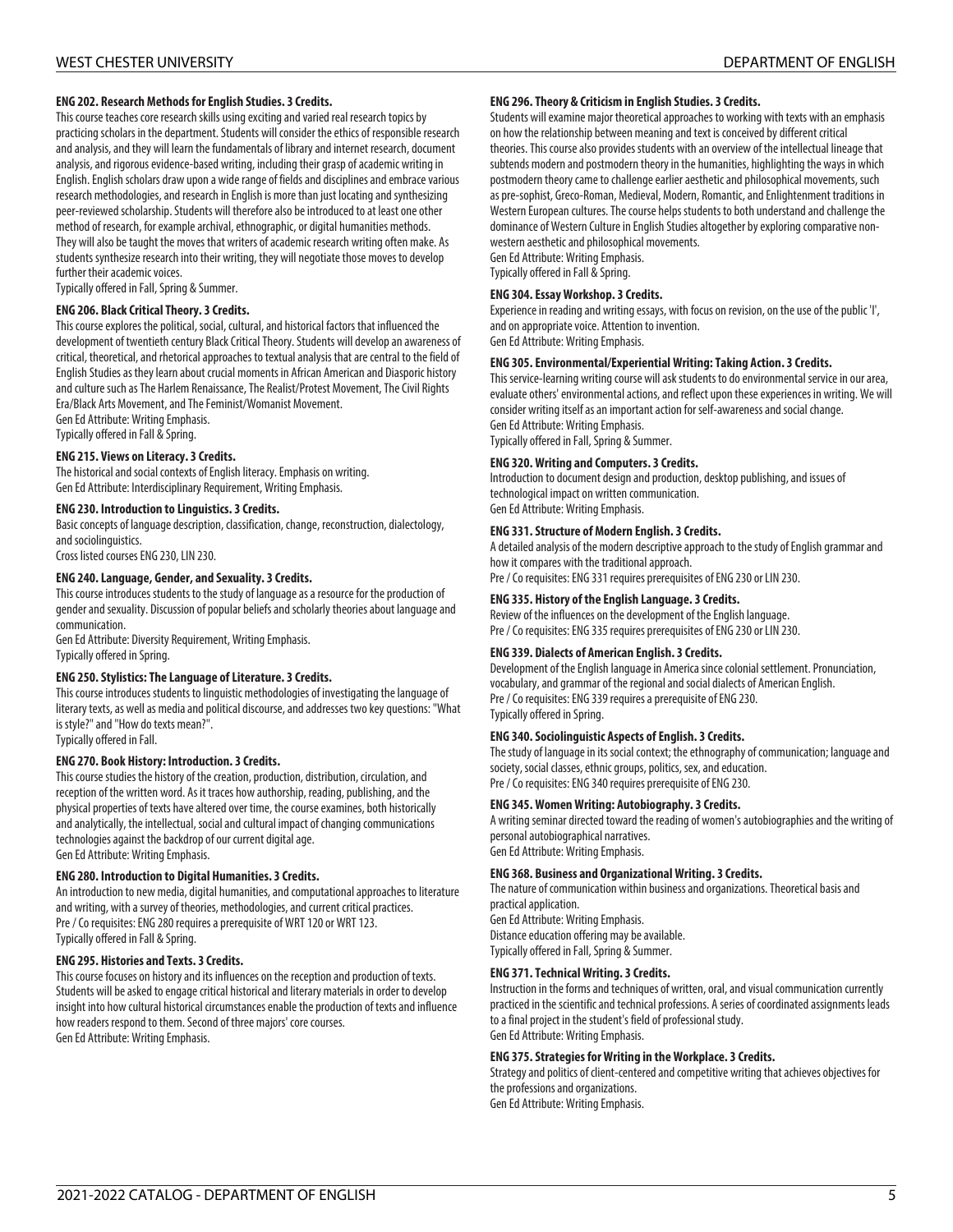#### **ENG 382. Teaching English Language Learners PK-12. 3 Credits.**

A study of issues and the application of techniques, strategies, and materials for meeting the needs of English Language Learners/English Learners in inclusive classrooms. Emphases include sociocultural issues in educational contexts, TESOL through the content areas, linguistics, second language acquisition, the integration and applications of the PA English Language Proficiency Standards PK-12 (ELPS) and current trends in second language teaching, learning and assessment.

Gen Ed Attribute: Diversity Requirement.

Distance education offering may be available. Typically offered in Fall, Spring & Summer. Cross listed courses LAN 382, ENG 382.

#### **ENG 395. Internship. 3-12 Credits.**

Intensive practical experience with selected businesses, media, and public agencies. Limited to qualified students who have earned a minimum of 80 credit hours. See Handbook for English Majors for specific requirements.

Consent: Permission of the Department required to add. Repeatable for Credit.

#### **ENG 397. Writing Tutoring. 3 Credits.**

Theory and practice of writing tutoring, especially for those who plan a career in teaching or who are focusing on the remediation or development of language and writing skills. Gen Ed Attribute: Writing Emphasis.

#### **ENG 400. Research Seminar. 3 Credits.**

This course is a variable-topic research seminar. Students will do advanced work in many topics in English studies, including literature, rhetoric, film, cultural studies, composition, aesthetics, theory, individual authors. This course may be repeated for credit.

Pre / Co requisites: ENG 400 requires prerequisites of ENG 194 or ENG 201, ENG 202 or ENG 295, and ENG 206 or ENG 296.

Typically offered in Fall, Spring & Summer. Repeatable for Credit.

#### **ENG 410. Independent Study. 3 Credits.**

Independent study. Repeatable for Credit.

#### **ENG 414. Tutoring Practicum. 1 Credit.**

Contact department for more information about this course.

#### **ENG 499. English Capstone. 3 Credits.**

Students will complete two projects (portfolio and capstone project) to demonstrate proficiency in the skills and methods they have acquired in the major. Taken in the student's final year.

Pre / Co requisites: ENG 499 requires prerequisites of ENG 194 or ENG 201, ENG 202 or ENG 295, ENG 296 or ENG 206, and ninety completed credits. English majors only. Typically offered in Fall, Spring & Summer.

# **FLM**

#### **FLM 200. Introduction to Film. 3 Credits.**

A survey of the principal elements of film including photography, editing, sound, acting, and narrative.

Gen Ed Attribute for Students Admitted Prior to Fall 2020: Arts Distributive Requirement, Writing Emphasis.

*Gen Ed Attribute for Students Admitted Fall 2020 and After: Writing Emphasis*.

#### **FLM 201. American Film. 3 Credits.**

The function of cinema in contemporary society as a socio-cultural, economic and political object, as seen through critical analysis of American films. Gen Ed Attribute: Writing Emphasis.

#### **FLM 202. American Themes. 3 Credits.**

An introduction to contemporary critical and theoretical principles for interpreting American films which concentrates on a single theme. Gen Ed Attribute: Writing Emphasis.

#### **FLM 400. Film Seminar. 3 Credits.**

A seminar which offers students practice in applying contemporary critical and theoretical principles to films in an advanced context. Pre / Co requisites: FLM 400 requires prerequisite of FLM 200. Repeatable for Credit.

# **JRN**

#### **JRN 200. Introduction to Journalism. 3 Credits.**

This course is designed to introduce students to journalism through developing a critical news media literacy, practicing newswriting, and learning the values of journalism. Through the course, students are introduced to the various genres of contemporary journalism. This is a studio course designed for students to collectively grow as writers. Effective writers are fluent in the conventions that characterize different writing situations, are fluent in the histories and power relations that inform these conventions, and read critically on issues that affect various communities. As such, in this course students analyze the intersection of journalistic principles with systems of power, race, class, gender, and ability.

Gen Ed Attribute: Writing Emphasis. Typically offered in Fall & Spring.

#### **JRN 212. Digital Journalism. 3 Credits.**

Technological changes in the 21st century newsroom demand that future journalists understand and use a variety of digital tools to gather and present news and information. Today's journalists no longer train and develop expertise for a single medium; they must be able to work in a multimedia setting. To meet this new reality, this multimedia course introduces students to various media platforms and offers them an opportunity to publish news stories, podcasts, and videos on the web. Typically offered in Fall & Spring.

#### **JRN 225. Newswriting. 3 Credits.**

A course designed to develop proficiency in the writing of news stories for daily and weekly newspapers. News values, the structure and style of news, and the preparation of copy in accordance with professional standards will be stressed. Gen Ed Attribute: Writing Emphasis.

#### **JRN 226. Public Affairs Reporting. 3 Credits.**

Instruction and practice in basic news reporting techniques coupled with an introduction to newspaper feature writing. Outside assignments will include coverage of speeches, local government meetings, and the courts. Typically offered in Fall & Spring.

**JRN 250. News Editing. 3 Credits.**

A course designed to acquaint students with the skills involved in the preparation of copy for publication in newspapers and magazines. Instruction and practice in the mechanics of copy editing, headline writing, layout, and photo editing.

#### Pre / Co requisites: JRN 250 requires a prerequisite of JRN 225.

#### **JRN 272. Feature Writing. 3 Credits.**

Practical instruction in the skills for successful feature writing for print and electronic media, with an emphasis on techniques used in personality profiles, critical reviews, column writing, and op-ed pieces.

#### **JRN 312. Sports Reporting and Writing. 3 Credits.**

Instruction and practice in basic sports reporting techniques, including live-event coverage and feature writing, as well as an introduction to routine duties associated with working on the sports desk.

Pre / Co requisites: JRN 312 requires prerequisite of JRN 225.

#### **JRN 315. Magazine Article Writing. 3 Credits.**

Practical instruction in the skills required for successful freelance magazine writing with emphasis on research, interviewing, writing techniques, and marketing. Students will write and submit for publication short features and a full-length magazine article. Pre / Co requisites: JRN 315 requires prerequisite of JRN 225. Gen Ed Attribute: Writing Emphasis.

**JRN 325. History of Journalism. 3 Credits.**

A historical survey of the American press from Colonial times to the present, with special emphasis on the continuing struggle for press freedom and the new journalistic environment created by the emergence of mass media.

#### **JRN 335. Ethical Issues in News Media. 3 Credits.**

This course is designed to investigate ethical issues in the news media. This course is designed both for journalists and for all of us who read/watch/listen to the news. As a result, students will leave the course with concepts and guidance on ethical practices in journalism as well as tools with which to evaluate the ethics of various news coverage. Students will come to understand ethical frameworks and apply them to major problems and questions in the news media, with case studies coming from the course text and contemporary news coverage of current events.

Gen Ed Attribute: Ethics Requirement. Typically offered in Spring.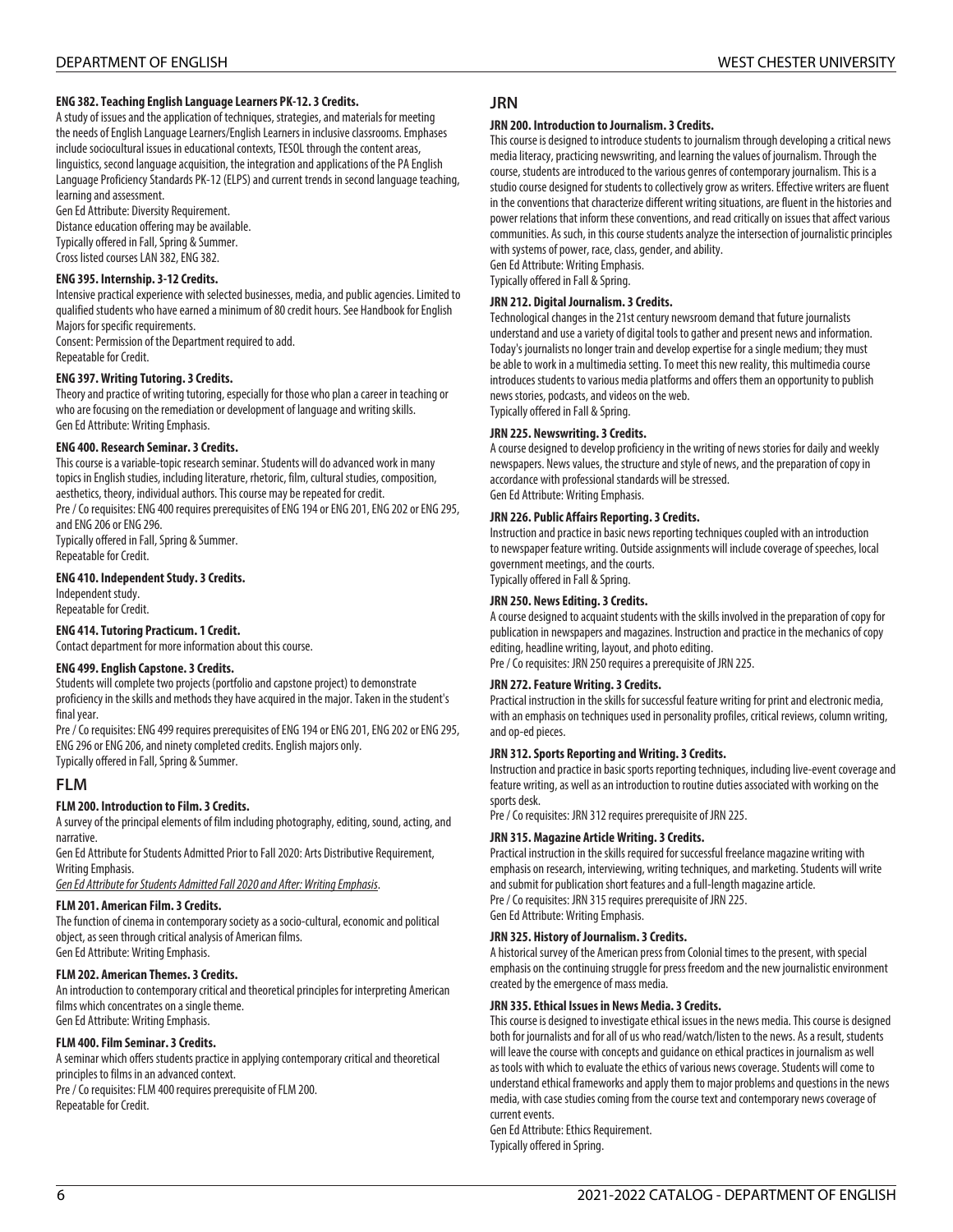#### **JRN 345. Mass Media and the Law. 3 Credits.**

The course explores First Amendment and other constitutional guarantees of a free press, as well as statutory and judicial protection/limitations of the media. Major issues to be covered include censorship and prior restraint, defamation, invasion of privacy, copyright, obscenity, free press vs fair trial, advertising and commercial speech, broadcast regulation, media ownership regulation, access to public information, and citizens' access to the mass media.

#### **JRN 399. Special Topics in Journalism. 3 Credits.**

Each time this course is taught, the instructor will choose a relevant, timely topic in journalism. Students will engage in journalistic writing, media production, and news analysis related to the special topic. Special topics may include hip-hop journalism, grassroots journalism, women in journalism, etc.

Typically offered in Fall & Spring. Repeatable for Credit.

#### **JRN 411. Journalism Practicum. 3 Credits.**

This course is designed to give students in the journalism minor practical experience in writing news stories, columns and features for newspapers and other edited news sources. Students are strongly encouraged to submit their stories to the Quad, the student weekly newspaper of West Chester University, or some other weekly or daily newspaper. See journalism coordinator for specific requirements.

Pre / Co requisites: JRN 411 requires prerequisites of JRN 200 and JRN 212.

Typically offered in Fall & Spring.

### **LIT**

#### **LIT 100. Popular Culture: Reading Culture as Text. 3 Credits.**

An introduction to analyzing and interpreting everyday cultural expressions within diverse social, historical, economic, and political contexts. Gen Ed Attribute: Humanities Distributive Requirement.

Typically offered in Fall & Spring.

#### **LIT 101. Contemporary Issues Through Literature. 3 Credits.**

This lecture-style course links the study of various genres of literature from a range of time periods (texts included on the syllabus can range from medieval to contemporary) to contemporary events and issues.

Gen Ed Attribute: Humanities Distributive Requirement. Typically offered in Fall & Spring.

#### **LIT 165. Topics in Literature. 3 Credits.**

A course designed to develop awareness of literature as being central to all the arts, to increase levels of literacy and critical faculties, and to broaden understanding of the human condition. Gen Ed Attribute: Humanities Distributive Requirement, Writing Emphasis. Typically offered in Fall & Spring.

#### **LIT 200. American Literature I. 3 Credits.**

Survey of representative American writers from Colonial times to 1860, including Bradstreet, Taylor, Franklin, Poe, Thoreau, Hawthorne, and Melville.

#### **LIT 201. American Literature II. 3 Credits.**

A survey of representative American writers from 1860 to the present, including Whitman, Twain, James, Crane, Eliot, Frost, Hemingway, and Faulkner.

#### **LIT 202. African American Literature I. 3 Credits.**

A survey of African American writing from the Middle Passage through the first decade of the 20th century. Authors include Wheatley, Equiano, Douglass, Jacobs, Wells-Barnett, Du Bois, Washington, Chesnutt, Weldon Johnson, and others, with an emphasis on the historical contexts of slavery and Jim Crow and on the oral/vernacular roots of the black literary tradition.

Gen Ed Attribute: Writing Emphasis.

Typically offered in Fall.

#### **LIT 203. African American Literature II. 3 Credits.**

Continuation of LIT 202. A survey of African American writing from the Harlem Renaissance to the present. Authors include Hughes, Hurston, Wright, Ellison, Baraka, Brooks, Sanchez, Morrison, Butler, and others, with an emphasis on the historical forces and social and cultural movements that have shaped black writing in the 20th and 21st centuries. Gen Ed Attribute: Writing Emphasis. Typically offered in Spring.

#### **LIT 204. New Black Women Writers in America. 3 Credits.**

Survey of black women writers of America. Examines themes and influences on American and African-American literary contexts. Gen Ed Attribute: Writing Emphasis.

#### **LIT 205. Harlem Renaissance. 3 Credits.**

This course examines the historical and cultural movement of the 1920's known as the Harlem Renaissance.

#### **LIT 207. Life and Times of Frederick Douglass. 3 Credits.**

This course examines the courageous life and times of an American reformer and his influence on slavery, abolitionism, suffrage, and temperance movements in the development of America.

Gen Ed Attribute: Writing Emphasis. Typically offered in Fall & Spring.

#### **LIT 213. Asian American Literature. 3 Credits.**

Survey of representative Asian American authors from their earliest works at the turn of the twentieth century to contemporary works, examined in the context of the changing cultural, economic, and political experiences of Americans of Asian descent. Gen Ed Attribute: Diversity Requirement, Writing Emphasis.

#### **LIT 219. Literature for Young Children. 3 Credits.**

A critical study of the literature for young children for prospective specialists in early grades. Gen Ed Attribute for Students Admitted Prior to Fall 2020: Humanities Distributive Requirement.

*Gen Ed Attribute for Students Admitted Fall 2020 and After: None*.

#### **LIT 220. Children's Literature. 3 Credits.**

A critical study of literature for children, setting standards for evaluation and appreciation. Gen Ed Attribute for Students Admitted Prior to Fall 2020: Humanities Distributive Requirement.

*Gen Ed Attribute for Students Admitted Fall 2020 and After: None*.

### **LIT 230. English Literature I. 3 Credits.**

A survey of English literature from Anglo-Saxon writing through the 18th century. Gen Ed Attribute: Writing Emphasis.

#### **LIT 231. English Literature II. 3 Credits.**

A survey of English literature of the 19th and 20th centuries. Gen Ed Attribute: Writing Emphasis.

#### **LIT 250. Victorian Attitudes. 3 Credits.**

A study of 19th-century attitudes toward social changes as expressed in art, architecture, literature, and nonfiction prose.

Gen Ed Attribute: Interdisciplinary Requirement.

#### **LIT 269. The Literature of Roguery. 3 Credits.**

A historical study of the rogue in fiction with emphasis on the satiric view of society. Among writers studied are Defoe, Thackeray, Donleavey, and Kerouac.

#### **LIT 272. New Fiction. 3 Credits.**

Fiction published in the last 10 years. Gen Ed Attribute: Writing Emphasis.

#### **LIT 274. Feminist Poetry. 3 Credits.**

A study of poetry espousing the feminist cause and exploring the feminist response. Techniques and attitudes of such poets as Plath, Sexton, Rich, Morgan, Wakoski, and Kumin. Gen Ed Attribute: Writing Emphasis.

#### **LIT 294. Topics in Digital Literature and Culture. 3 Credits.**

This is a variable topic course that will examine the ways in which digital culture is shaping our understanding of the literary. Depending on the topic offered, it may include some attention to 1) born-digital forms of literature, such as new-media poetry, interactive fictions, or games; 2) digital methods in the study of literature (e.g. digital editions of print literature, database research methods, networked study of literature), or 3) the perspective that literature (e.g. speculative fiction) can provide on digital culture.

Pre / Co requisites: LIT 294 requires a prerequisite of WRT 120 or WRT 123. Distance education offering may be available.

Typically offered in Fall & Spring.

Repeatable for Credit.

#### **LIT 300. Colonial and Revolutionary Literature. 3 Credits.** Writers of Colonial and Revolutionary America.

#### **LIT 302. Development of the American Novel. 3 Credits.**

Beginnings of the American novel to Frank Norris. Gen Ed Attribute: Writing Emphasis.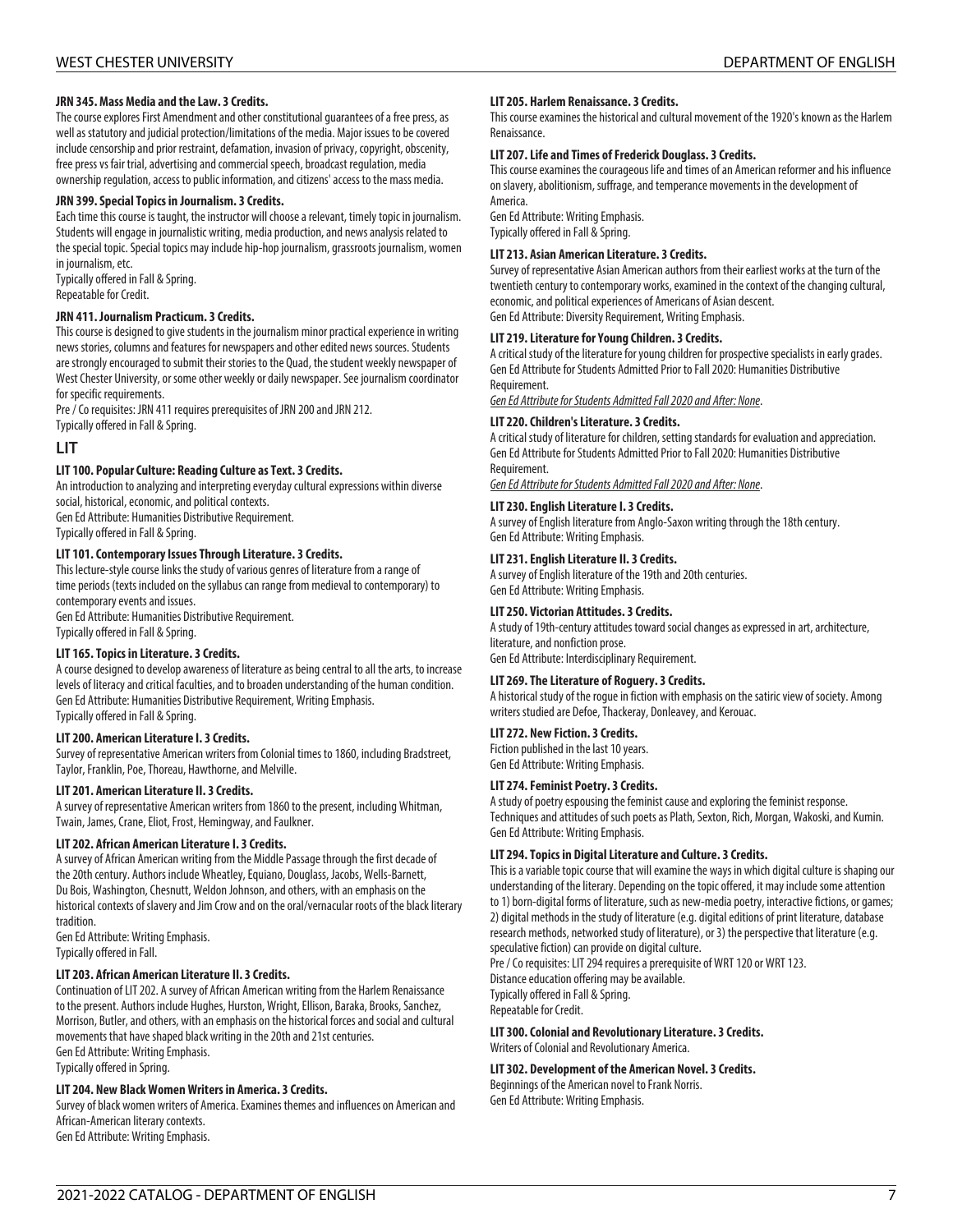#### **LIT 303. Intro to Multi-Ethnic American Literature. 3 Credits.**

American ethnic, racial, and national groups in American literature and the contributions of creative literary artists representing these cultures.

Gen Ed Attribute: Diversity Requirement, Writing Emphasis.

### **LIT 304. American Jewish Novel. 3 Credits.**

A study of major American Jewish novelists: Cahan, Singer, Roth, Potok, Bellow, Malamud, Wallant, and Wiesel. No knowledge of Yiddish or Hebrew necessary.

#### **LIT 305. Modern American Drama. 3 Credits.**

American drama from the early 1900's to the present, with emphasis on the development of the American theater as seen in such major dramatists as O'Neill, Odets, Wilder, Miller, Williams, and Albee.

### **LIT 306. Modern American Novel. 3 Credits.**

The novel in America from Dreiser to the present. Gen Ed Attribute: Writing Emphasis.

#### **LIT 307. Modern American Poetry. 3 Credits.**

Major 20th-century American poets.

#### **LIT 309. Thoughts/Writings of Martin Luther King. 3 Credits.**

Examines and analyzes the writings of Dr. King and their relationship to the themes he pursued and the leadership role he achieved. Gen Ed Attribute: Interdisciplinary Requirement.

# **LIT 310. African American Novel I. 3 Credits.**

A study of the African American novel from the genre's beginnings in the 1850s through to the Harlem Renaissance of the 1920s and 30s. Authors include William Wells Brown, Harriet Wilson, Frances Harper, Charles Chesnutt, and Nella Larsen, examined in the context of slavery, Reconstruction, Jim Crow, and other historical experiences of African Americans.

#### **LIT 311. African American Novel II. 3 Credits.**

A study of the African American novel from Richard Wright's Native Son (1940) to the present. Works including Ralph Ellison's Invisible Man (1952) and Toni Morrison's Beloved (1987) are examined in the context of changing cultural and political experiences of African Americans in the twentieth and twenty-first century.

#### **LIT 328. Old English Language and Literature. 3 Credits.**

An introductory study of the language (450-1150 A.D.) through a reading of religious and secular poetry and prose.

#### **LIT 329. Medieval Women's Culture. 3 Credits.**

This is a study of writings by medieval women and their contribution to the development of medieval culture.

Typically offered in Fall, Spring & Summer.

#### **LIT 331. Chaucer. 3 Credits.**

An interpretation of Canterbury Tales and Troilus and Criseyde.

#### **LIT 333. Early Modern Poetry. 3 Credits.**

Poetry and prose of the 16th and early 17th centuries. See the department handbook for group descriptions.

#### **LIT 335. Shakespeare I. 3 Credits.**

Reading, analysis, and discussion of selected histories and tragedies. Discussion of critical approaches to the plays and of the historical and intellectual climate of the times. Gen Ed Attribute: Writing Emphasis.

#### **LIT 336. Shakespeare II. 3 Credits.**

Reading, analysis, and discussion of selected comedies and nondramatic poems. Discussion of critical approaches to the works and of the historical and intellectual climate of the times. Either LIT 335 or 336 may be taken first. Gen Ed Attribute: Writing Emphasis.

#### **LIT 337. Literature of the Enlightenment. 3 Credits.**

A critical consideration of the 18th-century writers, exclusive of the dramatists. Gen Ed Attribute: Writing Emphasis.

#### **LIT 338. Restoration and 18th Century Drama. 3 Credits.**

British drama from the reopening of the theaters in 1660 to 1800. Gen Ed Attribute: Speaking Emphasis. Typically offered in Fall & Spring.

#### **LIT 339. 18th Century British Novel. 3 Credits.**

The British novel from Defoe to Austen. Gen Ed Attribute: Writing Emphasis.

#### **LIT 340. The Romantic Movement. 3 Credits.**

Wordsworth, Coleridge, Byron, Shelley, Keats, and their contemporaries in the light of social background and critical doctrine. Gen Ed Attribute: Writing Emphasis.

#### **LIT 341. 19th Century British Novel. 3 Credits.**

The British novel from Austen to Hardy.

#### **LIT 342. Victorian Literature. 3 Credits.**

Victorian thought and culture in poetry and nonfiction prose. Gen Ed Attribute: Writing Emphasis.

#### **LIT 344. Modern British Novel. 3 Credits.**

The novel in England from Conrad to the present.

#### **LIT 360. Special Topics Children's/Young Adult Literature. 3 Credits.**

In depth study of key genre, theme, or topic in children's or young adult literature.

#### **LIT 364. Modern Irish Literature. 3 Credits.**

Major literary writers of Ireland from 1840 to the present: George Moore, Synge, Yeats, Joyce, Shaw, O'Casey, Beckett, Behan, and Seamus Heaney.

#### **LIT 365. Short Fiction. 3 Credits.**

Analysis and interpretation of short fiction.

#### **LIT 367. Comedy and Humor. 3 Credits.**

Through analysis of videos, literary texts, essays, memes, and other cultural artifacts, this course explores the role of humor in society, combining multiple disciplinary approaches. Gen Ed Attribute: Interdisciplinary Requirement. Typically offered in Spring.

#### **LIT 370. Urbanism and the Modern Imagination. 3 Credits.**

Covers a variety of responses of contemporary writers, artists, and planners to the rise of the modern city.

Gen Ed Attribute: Interdisciplinary Requirement, Writing Emphasis.

#### **LIT 372. African American Urban Literature. 3 Credits.**

Focuses on representations of twentieth century urban life in a variety of African American texts including poetry, film, graphic novels, and short stories.

#### **LIT 398. Young Adult Literature. 3 Credits.**

A critical study of literature, including nonprint media, for young adults, focusing on helping prospective teachers develop familiarity with young adult literature and how it may be used in the middle school and high school classroom, stressing gender roles and multicultural issues. Pre / Co requisites: LIT 398 requires prerequisites of ENG 194 or ENG 201, ENG 202 or ENG 295, and (either ENG 296 or ENG 206) OR LIT 220.

Distance education offering may be available.

# Typically offered in Fall & Spring.

# **WRH**

#### **WRH 197. Becoming a Peer Writing Mentor. 1 Credit.**

A training course for "peer writing mentors" who are working with students in WRT 123. Concurrent with taking this training course, peer writing mentors will be paired with a faculty member who is teaching WRT 123 and will mentor writers in that professor's course. This course is open only to students who have taken WRT 120 or 123 within two semesters prior and who also have a professor's recommendation to become a peer writing mentor. Pre / Co requisites: WRH 197 requires prerequisites of WRT 120 or WRT 123 (taken within two semesters prior) and a professor's recommendation to become a peer writing mentor. Consent: Permission of the Department required to add. Typically offered in Fall & Spring.

# **WRH 199. Transfer Credits. 1-10 Credits.**

Transfer Credits.

Repeatable for Credit.

#### **WRH 201. Introduction to Rhetoric. 3 Credits.**

This course introduces students to a range of rhetorical traditions, concepts, and theories, both ancient and modern. Students will apply rhetorical principles to analyze arguments in a range of modes, as well as in digital and non-digital contexts. Typically offered in Fall & Spring.

#### **WRH 205. Composing Cyberspace. 3 Credits.**

Students compose websites and blogs and examine the unique intersection of visual and verbal rhetoric that informs composition in cyberspace. Gen Ed Attribute: Writing Emphasis.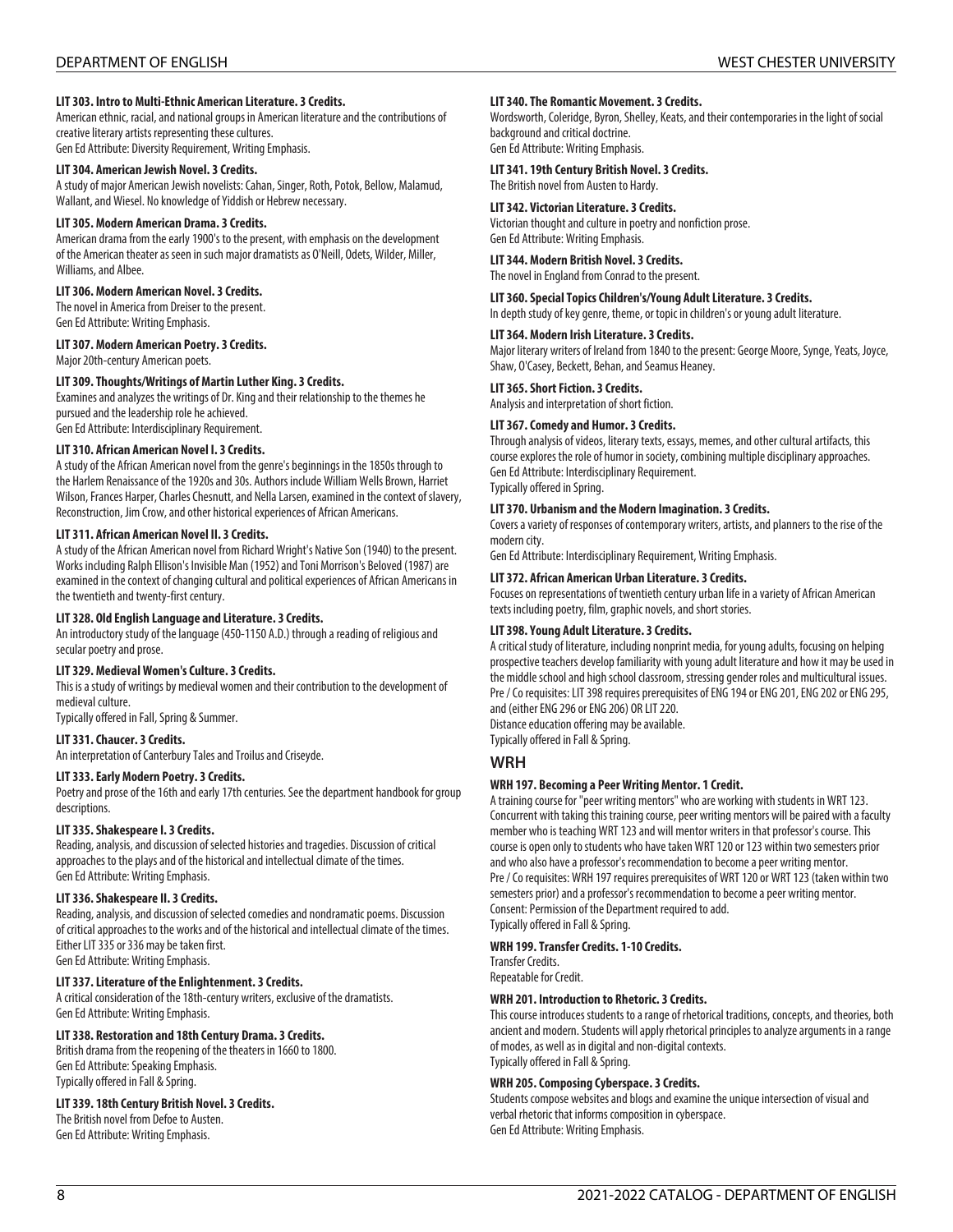#### **WRH 210. Multicultural Writing. 3 Credits.**

This course focuses on understanding the role that writing plays in shaping a multicultural society. Assignments will ask students to write for diverse social contexts and will help students expand their repertoire of genres and writing strategies. Gen Ed Attribute: Diversity Requirement, Writing Emphasis.

#### **WRH 301. The Rhetorics of Black Americans. 3 Credits.**

This course views the language of Black America as a form of cultural expression and means of resistance to oppression in the U.S. Using historical and thematic frames, students will relate their understandings of Black linguistic and rhetorical practices to Black folks' experiences and struggles for improved social, political, and material realities. Gen Ed Attribute: Diversity Requirement, Writing Emphasis. Typically offered in Fall & Spring.

**WRH 305. Images of School in Film. 3 Credits.**

This course reflects on schooling as a shared experience, helping students develop a stronger sense of what functions schools should be expected to perform in society. Using theoretical readings and films, students will develop an intellectual. Gen Ed Attribute: Writing Emphasis.

#### **WRH 310. Written Rhetoric: Power, Politics, and Environmental Writing. 3 Credits.**

This course for the English major's writings track applies the program's core themes of the relationships among language, thought, and culture to writing about nature and the environment. This workshop serves the writing track course category called power and politics.

#### **WRH 315. Propaganda, Power, and Politics. 3 Credits.**

This course examines the rhetorical, cultural, and Political dimensions of propagandistic texts.

#### **WRH 320. Writing for the Web. 3 Credits.**

This course will help students gain experience with digital composition and understand the rhetorical and cultural factors shaping online writing.

Typically offered in Fall & Spring.

#### **WRH 325. Technology and the English Classroom. 3 Credits.**

This course provides hands-on technology instruction, including film production, interactive white boards, and Podcasting, of use to future teachers in English or anyone interested in using technology in an educational setting.

#### **WRH 330. Autobiographical Acts. 3 Credits.**

Students will research and write autobiography to question its forms and theory. Pre / Co requisites: WRH 330 requires a prerequisite of WRT 200 or WRT 204 or WRT 205 or WRT 206 or WRT 208 or WRT 220.

#### **WRH 333. African American Autobiography. 3 Credits.**

This course is an introduction to textual analysis through the study of African American autobiography, from slave narratives such as Frederick Douglass's 1845 Narrative, to late twentieth century memoirs such as Audre Lorde's Zami and Barack Obama's Dreams from My Father. Students will investigate "African American" as a category for literary criticism and engage how the genre has both contested racist oppression from slavery to the present day and responded to the pressures of representing race. Students will further examine the styles and structures of self-expression within black-authored memoirs and what effect such texts have on understandings of race in historical and literary contexts. Students are urged to develop critical, academic language that both speaks and acts to address racism. This course will also support students' development of skills as literary scholars to embolden them to read actively, write probingly, and act courageously.

Gen Ed Attribute: Diversity Requirement, Writing Emphasis. Typically offered in Fall & Spring.

#### **WRH 335. Activism and Advocacy Writing. 3 Credits.**

Students investigate, theorize, and produce a variety of documents representing the genres activists and advocates used in a variety of campaigns.

#### **WRH 340. Introduction to Visual Rhetoric. 3 Credits.**

This course provides an introduction to some of the major questions motivating the field of visual rhetoric, with the goal of helping students understand the powerful and political rhetorical potential that images possess. Typically offered in Fall.

#### **WRH 341. Visual Cultures. 3 Credits.**

This course considers how visuals are employed and deployed in response to particular rhetorical situations and the cultural, social, historical, and economic factors that create these situations. Typically offered in Spring.

#### **WRH 342. Document Design. 3 Credits.**

This course provides an introduction to document design, a key characteristic of rhetorically effective documents. We may not always notice when a document is designed well, but we certainly notice when a design is ineffective. In this course, we'll explore how visual and verbal elements combine to create meaning and practice basic design principles as we create projects for the class and for clients.

Typically offered in Spring.

#### **WRH 343. Visual Rhetoric in Comics and Graphic Novels. 3 Credits.**

This course will closely examine how comics and graphic novels draw on language and images to create visual narratives. Students will learn a basic vocabulary for talking about visual narrative from theorists like Scott McCloud, Will Eisner, and Molly Bang, and then they'll turn their discussion to a series of graphic novels. How do the images in the novels construct a narrative? What happens in the gutter? How do comics and graphic novels use language and images to do real cultural work?.

Gen Ed Attribute: Humanities Distributive Requirement. Typically offered in Fall & Spring.

### **WRH 345. Professional and Technical Editing. 3 Credits.**

In this course, students will learn the rhetorical principles and practices of technical and scientific editing today. They will approach technical and scientific editing as encompassing the production, management, and revision of documents and artifacts that function well for their intended users.

Pre / Co requisites: WRH 345 requires prerequisites of WRT 120; and WRT 200 or WRT 204 or WRT 205 or WRT 206 or WRT 208 or WRT 220.

Typically offered in Spring.

#### **WRH 350. Grant and Proposal Writing. 3 Credits.**

This course explores proposals and grant proposals--a genre written by academics as well as nonprofit and for-profit organizations--as a complex rhetorical endeavor. Students will examine how grant proposals can support organizational and individual goals of community and civic engagement and trace the functions of grant proposals within organizations, analyzing how these documents fit within the larger scope of professional and academic writing.

Pre / Co requisites: WRH 350 requires completion of general education English Composition requirements.

Gen Ed Attribute: Writing Emphasis.

Typically offered in Fall, Spring & Summer.

#### **WRH 365. Writing for the Health Professions. 3 Credits.**

Practice and training in writing for the health professions (e.g., medicine, nursing, dentistry, public health, healthcare advocacy). Students complete assignments that offer practice in writing, revising, and critiquing common genres in the healthcare professions, including graduate school application materials, literature reviews, and public health campaigns. Gen Ed Attribute: Writing Emphasis. Typically offered in Spring.

#### **WRH 370. Science Writing. 3 Credits.**

In this course, students will investigate the principles and practices of effective science writing for a diverse public. Specifically, students will learn about science writing genres, theories of scientific rhetoric, and the role new media technologies play in making science accessible to an audience of non-experts. Course texts, online discussions, and in-class activities will help students understand how rhetoric not only helps to communicate scientific findings but also shapes its production, distribution, and circulation across public and professional contexts. Students will put this knowledge into practice through hands-on projects that ask them to produce a range of science writing genres.

Pre / Co requisites: WRH 370 requires prerequisites of WRT 120; and WRT 200 or WRT 204 or WRT 205 or WRT 206 or WRT 208 or WRT 220.

Typically offered in Fall.

#### **WRH 405. Topics in Professional and Technical Writing. 3-6 Credits.**

A topic of current interest in professional and technical writing. The topic will be announced before registration.

Pre / Co requisites: WRH 405 requires a prerequisite of WRT 200 or WRT 204 or WRT 205 or WRT 206 or WRT 208 or WRT 220.

Typically offered in Spring. Repeatable for Credit.